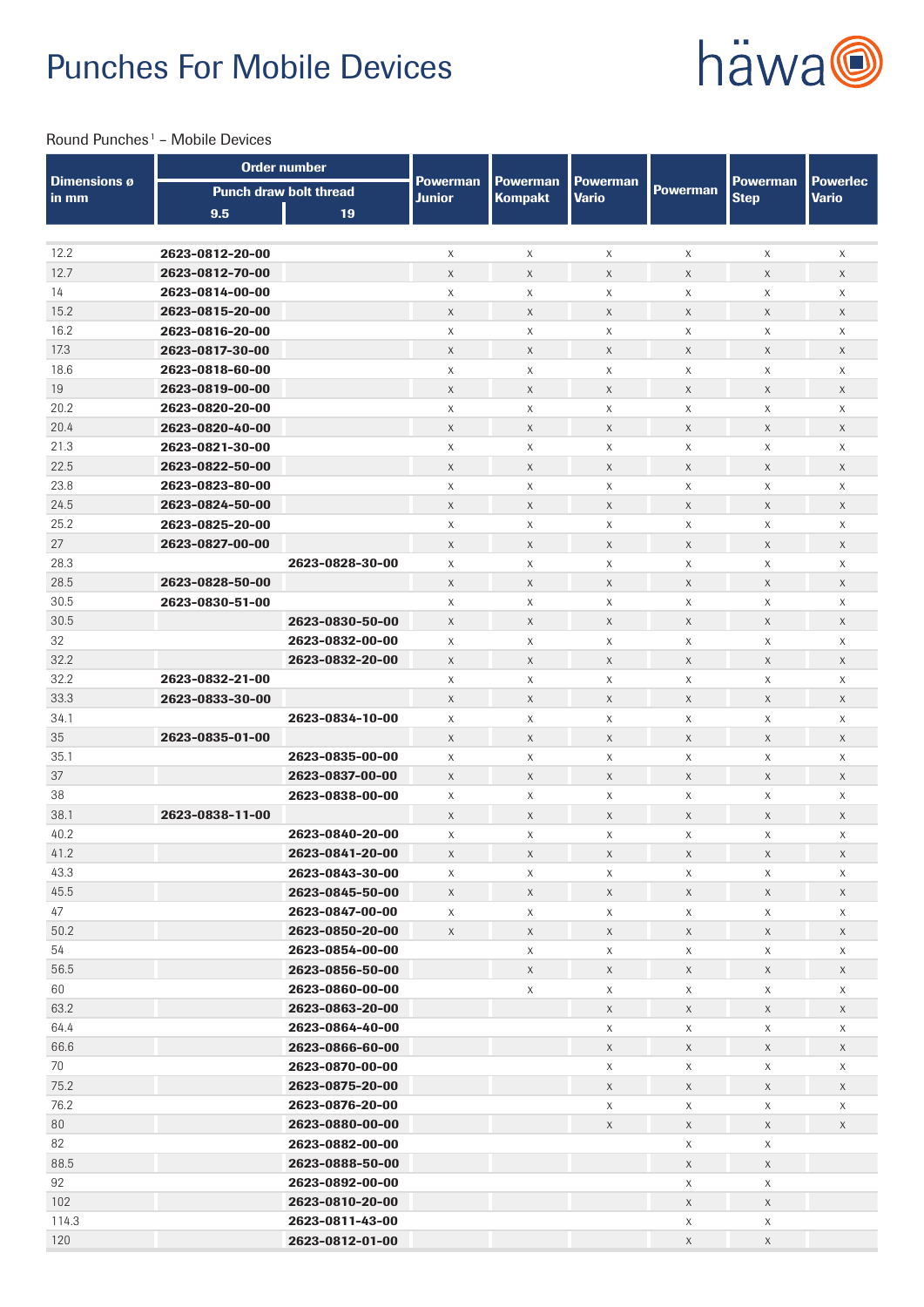

## Round Punches Plus<sup>1</sup> - Mobile Devices

| Dimensions ø in<br>mm | <b>Punch draw</b><br>bolt thread | Order number    | <b>Powerman</b><br><b>Junior</b> | <b>Powerman</b><br><b>Kompakt</b> | <b>Powerman</b><br><b>Vario</b> | <b>Powerman</b> | <b>Powerman</b><br><b>Step</b> | <b>Powerlec</b><br><b>Vario</b> |
|-----------------------|----------------------------------|-----------------|----------------------------------|-----------------------------------|---------------------------------|-----------------|--------------------------------|---------------------------------|
|                       |                                  |                 |                                  |                                   |                                 |                 |                                |                                 |
| 15.2                  | 9.5                              | 2682-0815-20-25 | $\times$                         | $\mathsf{X}$                      | X                               | $\times$        | X                              | $\times$                        |
| 16.2                  | 9.5                              | 2682-0816-20-25 | X                                | $\times$                          | $\times$                        | X               | X                              | $\times$                        |
| 18.6                  | 11.1                             | 2682-0818-60-25 | X                                | X                                 | X                               | X               | X                              | $\times$                        |
| 20.2                  | 11.1                             | 2682-0820-20-25 | X                                | X                                 | X                               | X               | X                              | X                               |
| 20.4                  | 11.1                             | 2682-0820-40-25 | $\times$                         | $\chi$                            | X                               | $\chi$          | X                              | $\times$                        |
| 22.5                  | 11.1                             | 2682-0822-50-25 | X                                | $\times$                          | $\times$                        | $\times$        | X                              | $\times$                        |
| 25.2                  | 11.1                             | 2682-0825-20-25 | X                                | $\chi$                            | X                               | $\times$        | X                              | $\times$                        |
| 28.5                  | 19                               | 2682-0828-50-25 | X                                | X                                 | X                               | $\chi$          | X                              | X                               |
| 30.5                  | 19                               | 2682-0830-50-25 | X                                | $\chi$                            | X                               | $\chi$          | X                              | $\times$                        |
| 32.2                  | 19                               | 2682-0832-20-25 | X                                | $\times$                          | X                               | X               | X                              | X                               |
| 37                    | 19                               | 2682-0837-00-25 | $\times$                         | $\chi$                            | $\chi$                          | X               | X                              | X                               |
| 40.2                  | 19                               | 2682-0840-20-25 | X                                | X                                 | X                               | X               | X                              | X                               |
| 47                    | 19                               | 2682-0847-00-25 | X                                | $\times$                          | X                               | $\chi$          | X                              | $\times$                        |
| 50.2                  | 19                               | 2682-0850-20-25 | X                                | X                                 | X                               | X               | X                              | X                               |
| 54                    | 19                               | 2682-0854-00-25 |                                  | $\chi$                            | $\chi$                          | $\times$        | X                              | X                               |
| 60                    | 19                               | 2682-0860-00-25 |                                  | X                                 | X                               | X               | X                              | X                               |
| 63.2                  | 19                               | 2682-0863-20-25 |                                  |                                   | $\times$                        | $\chi$          | X                              | $\times$                        |

## Round Punch Kits<sup>2</sup> - Mobile Devices

| <b>Description</b>                         | <b>Punch draw</b><br>bolt thread | Order number                 | Powerman<br><b>Junior</b> | <b>Powerman</b><br><b>Kompakt</b> | <b>Powerman</b><br><b>Vario</b> | <b>Powerman</b> | <b>Powerman</b><br><b>Step</b> | <b>Powerlec</b><br><b>Vario</b> |
|--------------------------------------------|----------------------------------|------------------------------|---------------------------|-----------------------------------|---------------------------------|-----------------|--------------------------------|---------------------------------|
|                                            |                                  |                              |                           |                                   |                                 |                 |                                |                                 |
| Round punch kit Plus<br>metr. from M16-M50 | 9.5/11.1/19                      | 2682-7816-50-26              | $\chi$                    | X                                 | $\times$                        | $\times$        | $\times$                       | X                               |
| Round punch kit metr.                      | 9.5/19                           | 2623-7812-50-00              | $\chi$                    | X                                 | $\times$                        | $\times$        | $\times$                       | X                               |
| from M12-M50                               |                                  | 2683-7812-50-202             | $\mathsf{x}$              | $\mathsf{x}$                      | X                               | $\times$        | $\times$                       | X                               |
| Round punch kit from                       |                                  | 2623-7812-30-00              | $\mathsf{X}$              | X                                 | $\mathsf{X}$                    | $\mathsf{X}$    | $\times$                       | X                               |
| PG7-PG21+ø 30.5 mm                         | 9.5                              | 2683-7812-30-20 <sup>2</sup> | $\times$                  | X                                 | $\mathsf{X}$                    | $\times$        | X                              | X                               |
| Round punch kit from                       |                                  | 2623-7812-60-00              |                           | X                                 | X                               | $\mathsf{X}$    | X                              | X                               |
| PG7-PG48+ø30.5                             | 9.5/19                           | 2683-7812-60-30 <sup>2</sup> |                           | X                                 | X                               | X               | X                              | X                               |
|                                            |                                  |                              |                           |                                   |                                 |                 |                                |                                 |

## Round Punch with Two Keyways<sup>3</sup> - Mobile Devices

| <b>Description</b>                     | <b>Punching</b><br>pump holding   Order number<br>thread |                 | <b>Powerman</b><br><b>Junior</b> | <b>Powerman</b><br>Kompakt | Powerman<br><b>Vario</b> | <b>Powerman</b> | <b>Powerman</b><br><b>Step</b> | <b>I</b> Powerlec<br><b>Vario</b> |
|----------------------------------------|----------------------------------------------------------|-----------------|----------------------------------|----------------------------|--------------------------|-----------------|--------------------------------|-----------------------------------|
|                                        |                                                          |                 |                                  |                            |                          |                 |                                |                                   |
| Round punch ø 22.5<br>with two keyways | 9.5                                                      | 2623-0922-52-01 | $\times$                         | $\times$                   | X                        | X               |                                | $\lambda$                         |

<sup>1</sup> Draw bolts for punching pumps are not included in the scope of delivery

2 With draw bolts for manual operation

<sup>3</sup> With draw bolts for punching pumps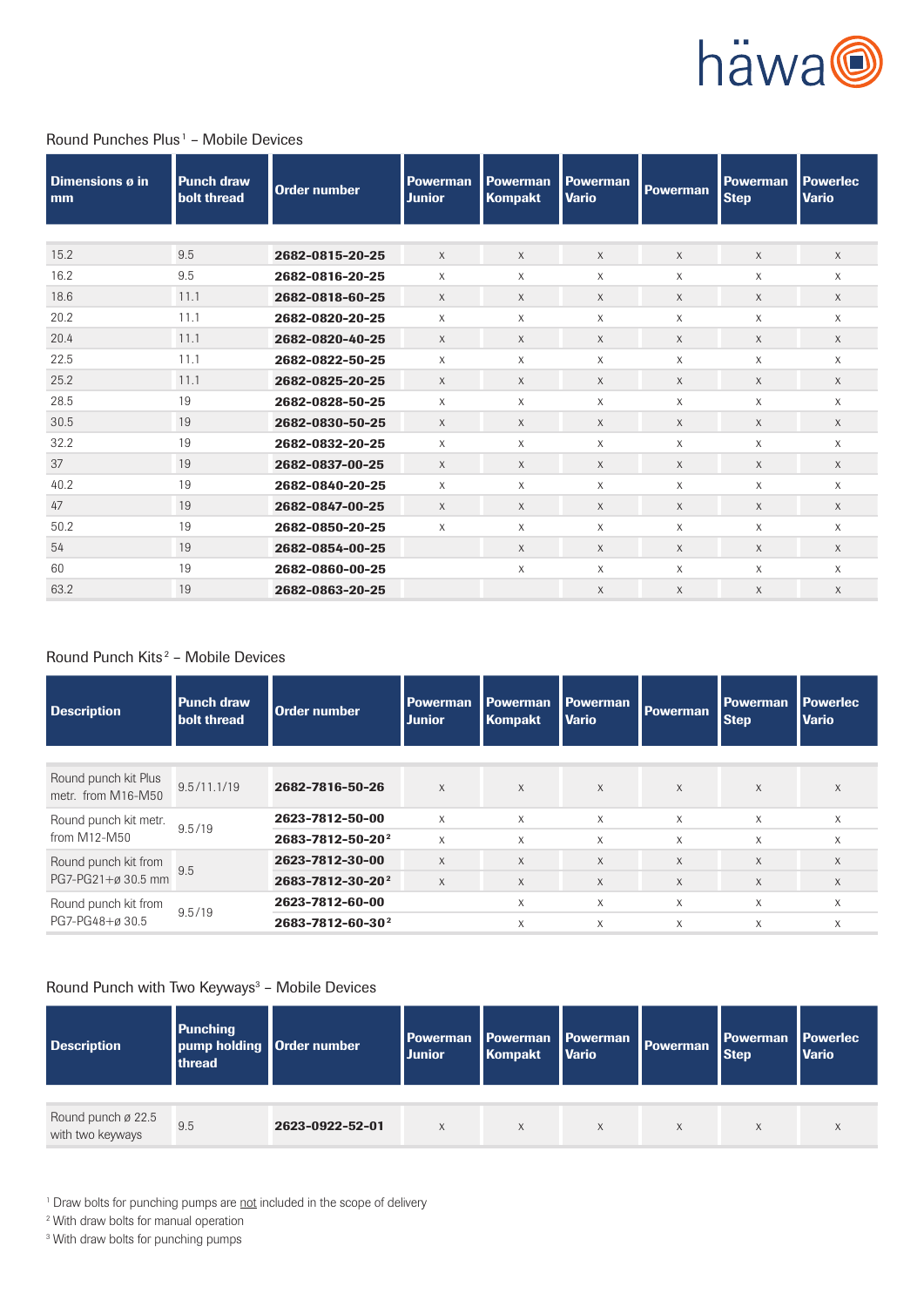

## Square Punches<sup>3</sup> - Mobile Devices

| <b>Dimensions</b> | <b>Punching</b><br>thread | pump holding Order number | <b>Powerman</b><br><b>Junior</b> | <b>Powerman</b><br><b>Kompakt</b> | <b>Powerman</b><br><b>Vario</b> | <b>Powerman</b> | Powerman<br><b>Step</b> | <b>Powerlec</b><br><b>Vario</b> |
|-------------------|---------------------------|---------------------------|----------------------------------|-----------------------------------|---------------------------------|-----------------|-------------------------|---------------------------------|
|                   |                           |                           |                                  |                                   |                                 |                 |                         |                                 |
| 15.8              | 9.5                       | 2623-0915-80-00           | $\chi$                           | X                                 | $\chi$                          | $\times$        | $\times$                | $\times$                        |
| 22.2              | 9.5                       | 2623-0922-20-00           | X                                | X                                 | $\boldsymbol{\mathsf{X}}$       | X               | X                       | X                               |
| 25.4              | 9.5                       | 2623-0925-40-00           | $\times$                         | X                                 | X                               | $\times$        | $\chi$                  | X                               |
| 46                | 9.5                       | 2623-0946-00-00           |                                  | X                                 | X                               | X               | X                       | X                               |
| 45                | 19                        | 2683-0945-00-00           |                                  |                                   | X                               | $\times$        | $\chi$                  | X                               |
| 46                | 19                        | 2683-0946-00-00           |                                  |                                   | X                               | X               | X                       | X                               |
| 68                | 19                        | 2683-0968-00-01           |                                  |                                   | $x^4$                           | $\times$        | $\chi$                  | $\times$                        |
| 92                | 19                        | 2683-0992-00-01           |                                  |                                   | $x^4$                           | X               | X                       |                                 |
| 125               | 19                        | 2683-0125-00-02           |                                  |                                   | $x^4$                           | $x^4$           | $x^4$                   |                                 |

## Rectangular punches<sup>3</sup> - Mobile Devices

| <b>Dimensions</b> | <b>Punching</b><br>pump holding<br>thread | Order number    | <b>Powerman</b><br><b>Junior</b> | <b>Powerman</b><br>Kompakt | <b>Powerman</b><br><b>Vario</b> | <b>Powerman</b> | <b>Powerman</b><br><b>Step</b> | <b>Powerlec</b><br><b>Vario</b> |
|-------------------|-------------------------------------------|-----------------|----------------------------------|----------------------------|---------------------------------|-----------------|--------------------------------|---------------------------------|
|                   |                                           |                 |                                  |                            |                                 |                 |                                |                                 |
| $22 \times 30$    | 9.5                                       | 2683-0922-31-10 | $\chi$                           | $\times$                   | $\chi$                          | $\chi$          | $\mathsf X$                    | X                               |
| $22 \times 42$    | 9.5                                       | 2683-0922-42-10 |                                  | $\times$                   | X                               | X               | $\chi$                         | X                               |
| $25 \times 50$    | 19                                        | 2683-0925-50-00 |                                  |                            | X                               | X               | X                              | X                               |
| 46 x 92           | 19                                        | 2683-0946-92-00 |                                  |                            |                                 | $\times$        | $\times$                       | $x^4$                           |
| $36 \times 52$    | 19                                        | 2683-0936-52-02 |                                  |                            | $\times$                        | $\times$        | $\times$                       | X                               |
| $36 \times 65$    | 19                                        | 2683-0936-65-02 |                                  |                            | X                               | X               | $\times$                       | $\times$                        |
| 36 x 85.5         | 19                                        | 2683-0936-85-52 |                                  |                            | $x^4$                           | $\times$        | $\chi$                         | X                               |
| 36 x 112          | 19                                        | 2683-0936-11-22 |                                  |                            | $x^4$                           | X               | X                              |                                 |

## Shaped Punches<sup>3</sup> - Mobile Devices

| Description /<br><b>Dimensions</b> | <b>Punching</b><br>pump holding<br>thread | Order number    | Powerman<br><b>Junior</b> | <b>Powerman</b><br><b>Kompakt</b> | <b>Powerman</b><br><b>Vario</b> | <b>Powerman</b> | <b>Powerman</b><br><b>Step</b> | <b>Powerlec</b><br><b>Vario</b> |
|------------------------------------|-------------------------------------------|-----------------|---------------------------|-----------------------------------|---------------------------------|-----------------|--------------------------------|---------------------------------|
| MinD 9-pole                        | 9.5                                       | 2683-0000-00-09 | $\times$                  | $\times$                          | $\times$                        | $\times$        | $\times$                       | X                               |
| MinD 15-pole                       | 9.5                                       | 2683-0000-00-15 | X                         | $\mathsf{x}$                      | X                               | $\chi$          | $\chi$                         | X                               |
| MinD 25-pole                       | 9.5                                       | 2683-0000-00-25 |                           | X                                 | X                               | $\times$        | $\chi$                         | $\times$                        |
| MinD 37-pole                       | 9.5                                       | 2683-0000-00-37 |                           | X                                 | $\boldsymbol{\mathsf{X}}$       | $\chi$          | $\times$                       | X                               |
| MinD 50-pole                       | 9.5                                       | 2683-0000-00-50 |                           |                                   | X                               | $\chi$          | $\chi$                         | X                               |
| $20.1 \times 22.5$                 | 9.5                                       | 2683-0920-22-01 | $\boldsymbol{\mathsf{X}}$ | $\mathsf{x}$                      | X                               | $\mathsf{X}$    | X                              | X                               |
| $20.2 \times 23.1$                 | 9.5                                       | 2683-0920-23-01 | X                         | X                                 | X                               | $\chi$          | $\chi$                         | X                               |

<sup>1</sup> Draw bolts for punching pumps are not included in the scope of delivery

2 With draw bolts for manual operation

<sup>3</sup> With draw bolts for punching pumps

<sup>4</sup> Case-by-case decision is required